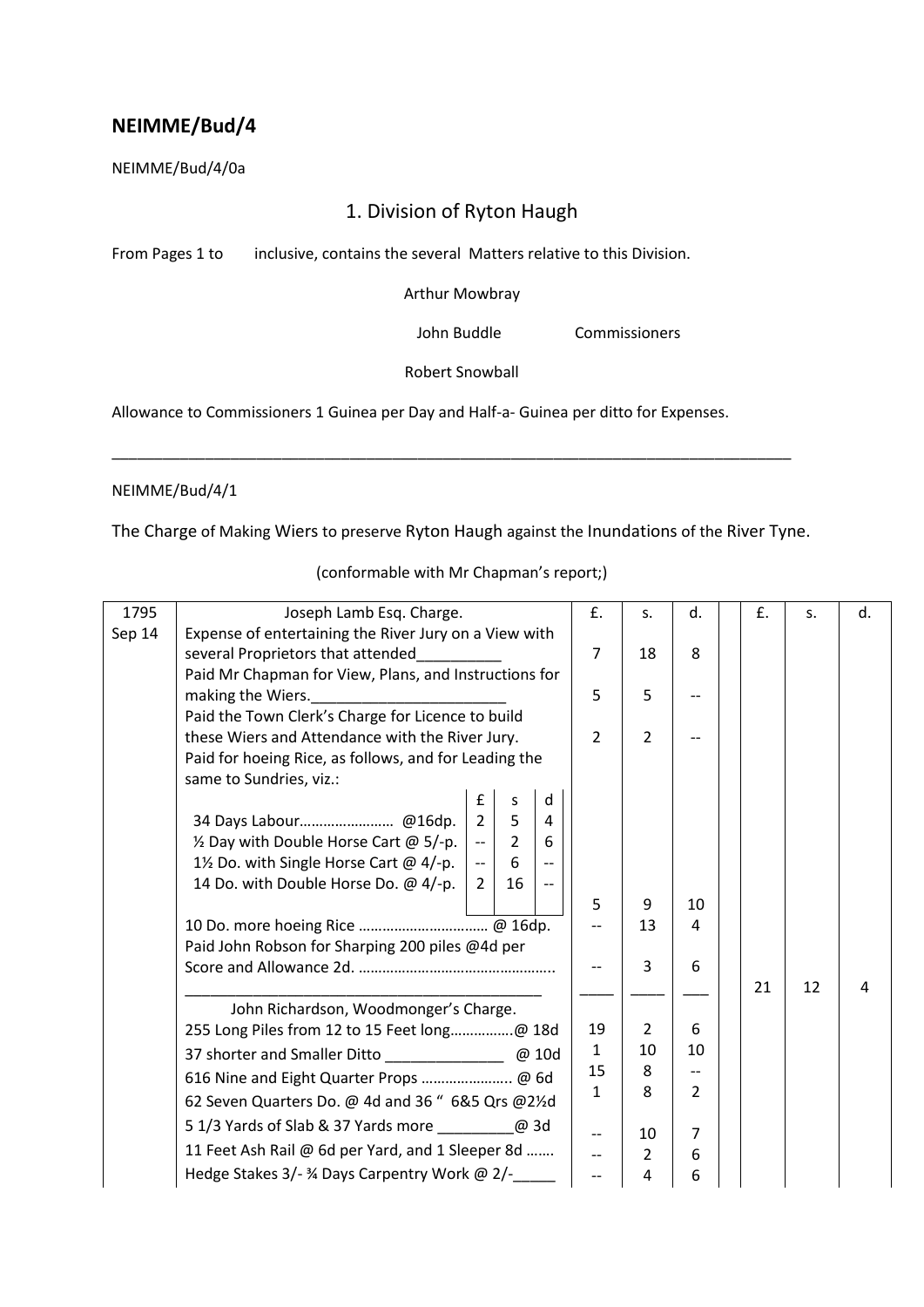|                                                            |                                          | 13             | 4                        | 39  | $\equiv$       | $\overline{2}$ |
|------------------------------------------------------------|------------------------------------------|----------------|--------------------------|-----|----------------|----------------|
| <b>Carried Over</b>                                        |                                          |                |                          | £60 | 12             | 9              |
| NEIMME/Bud/4/2                                             |                                          |                |                          |     |                |                |
|                                                            | £                                        | S              | D                        | £   | s              | d              |
| Brought over                                               |                                          |                |                          | 60  | 12             | 9              |
| Mr Humphrey's Charge, the Superintendant                   |                                          |                |                          |     |                |                |
| 273 Days Driving Piles, etc. _______________________ @ 2/- | 27                                       | 6              | 0                        |     |                |                |
|                                                            | 2                                        | 18             | 4                        |     |                |                |
|                                                            | $\mathbf 1$                              | $\overline{7}$ | $\overline{\phantom{a}}$ |     |                |                |
|                                                            | 3                                        | 4              | 2                        |     |                |                |
| 1/2                                                        | $\overline{\phantom{a}}$                 | 3              | $-$                      |     |                |                |
|                                                            | $\mathbf{1}$                             | 16             | $\overline{a}$           |     |                |                |
|                                                            | $\overline{\phantom{a}}$                 | 6              | $-$                      |     |                |                |
|                                                            | $\mathbf{1}$                             | 3              | $-$                      |     |                |                |
| 5½ Days Man and Horse (Nicholson)                          | $\overline{a}$                           | 9              | $-$                      |     |                |                |
| Southering's Large Boat 1 Week@ 9/-                        | $\mathbf{1}$                             | 16             | $-$                      |     |                |                |
|                                                            | $\mathbf{1}$                             | 6              | 6<br>$\overline{7}$      |     |                |                |
|                                                            | $\overline{\phantom{m}}$<br>$\mathbf{1}$ | 1<br>7         |                          |     |                |                |
|                                                            | $\overline{\phantom{a}}$                 |                | $-$                      |     |                |                |
|                                                            | $\overline{7}$                           | 1<br>17        | 6<br>9½                  |     |                |                |
|                                                            | 4                                        | 16             | $\overline{\phantom{a}}$ |     |                |                |
| Mr Humphrey's Attendance 8 Weeks @ 12/-per week.           | $\overline{\phantom{a}}$                 | 8              | 6                        |     |                |                |
| Short Charged in taking out the Labour from Bills          |                                          |                |                          |     |                |                |
| Expense accrued before the Division Deed was               |                                          |                |                          | 56  | $\mathbf{Z}$   | $4\frac{1}{2}$ |
| £                                                          |                                          |                |                          | 117 | $\overline{0}$ | <u>1%</u>      |
|                                                            |                                          |                |                          |     |                |                |
| The above Sum was expended in Pursuance of Mr              |                                          |                |                          |     |                |                |
| Chapman's Report, copied on the following Pages.           |                                          |                |                          |     |                |                |
|                                                            |                                          |                |                          |     |                |                |
|                                                            |                                          |                |                          |     |                |                |
|                                                            |                                          |                |                          |     |                |                |
|                                                            |                                          |                |                          |     |                |                |
|                                                            |                                          |                |                          |     |                |                |

# NEIMME/Bud 3 – 6 Blank Pages

NEIMME/Bud/4/7

Copy of the Division Deed

Date 31st Oct. 1796 Parties 1st part The Bishop of Durham 2<sup>nd</sup> Part Dr Thorp, the Rector 3<sup>rd</sup> Part

This Indenture of Five Parts made the 31<sup>st</sup> Day of October in the thirtyseventh Year of this Reign of our Sovereign Lord George the third by the Grace of God of Great Britain, France and Ireland King Defender of the Faith and so forth and in the Year of our Lord 1796. Between the Right Reverend Father in God Shute by divine Providence Lord Bishop of Durham of the first Part, Robert Thorp Doctor in Divinity Rector of Ryton in the County of Durham of the second Part Edward Townley Standish of Standish in the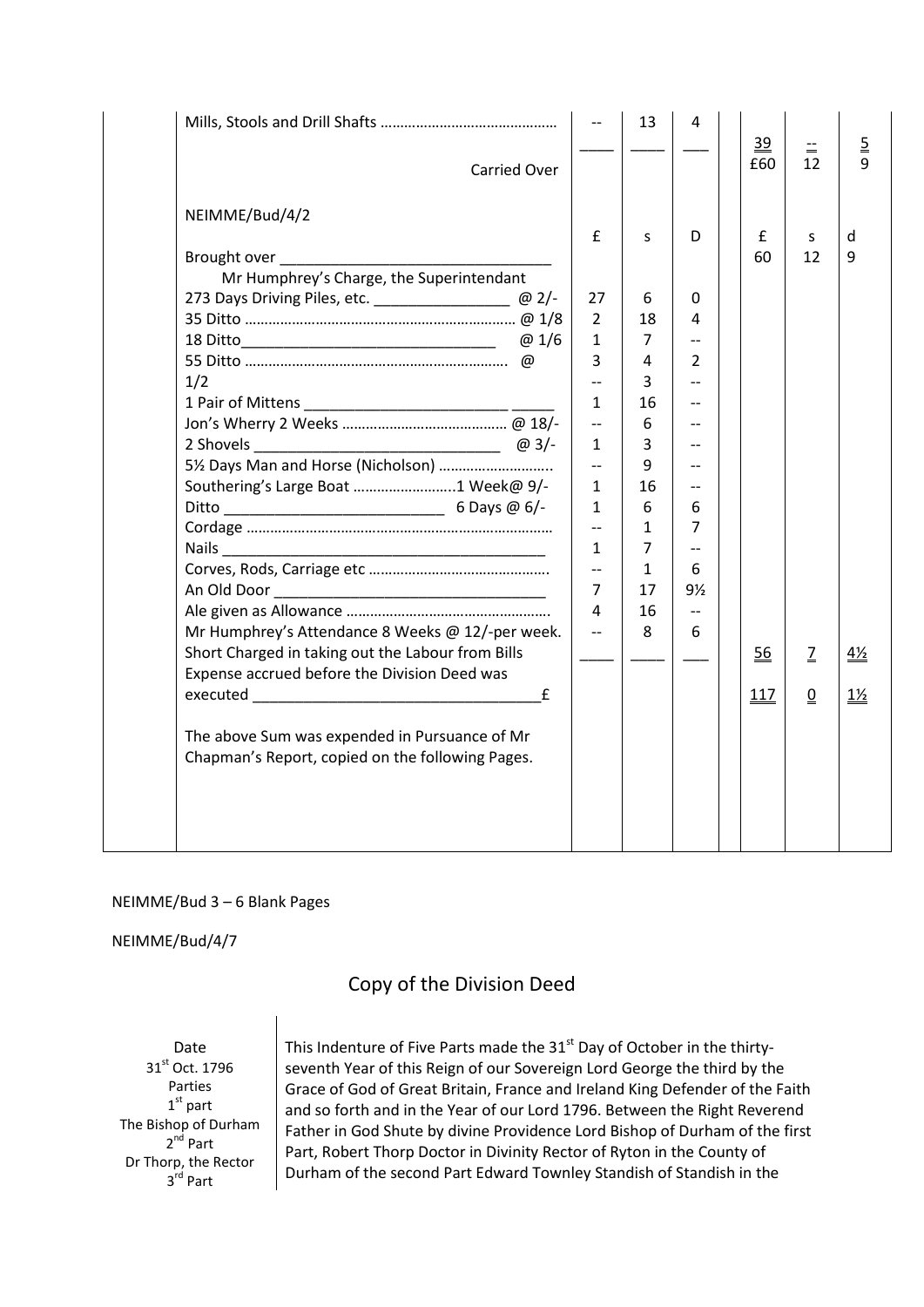E.T.Standish Esqr. Joseph Lamb Esqr. Crosier Surtees Esqr. Mary Stone Widow John Simpson Esqr. Walker Lawson Trustees  $\mathsf{f}$ William Alder late Miss H. Walker Lawson Thomas Dodd Michael Humble George Lawson John Hutchinson John Brown and Henry Brown Robert Cox John Hutchinson Grieve 4<sup>th</sup> Part Rev James Blackburn 5<sup>th</sup> Part Arthur Mowbray John Buddle Senior Robert Snowball.

NEIMME/Bud/4/8

Surrender to Mr Blackburn

 A. r. p Quantity 154.1.11. Boundary described.

Habendum and Defeasance.

County of Lancaster Esquire Joseph Lamb of the Town and County of Newcastle upon Tyne Esquire Crosier Surtees of Ridworth Hall in the said County of Durham Esquire Mary Stone of Ryton aforesaid Widow John Simpson of Bradley in the said County Esq. Walker Lawson of Ryton aforesaid Gentleman and William Alder of Weatslet in the County of Northumberland Gentleman Divisees Trustees and Executors named and appointed in and by the last Will and Testament of Isabel Humble late of Ryton aforesaid Spinster deceased the said Walker Lawson of Ryton aforesaid Gentleman Thomas Dodd of Woodside in the Parish of Ryton aforesaid Gentleman Michael Humble of Ryton aforesaid Yeoman George Lawson of Ryton aforesaid Gentleman John Hutchinson of Ryton aforesaid Gentleman John Brown of Ryton aforesaid Yeoman Henry Brown of Ryton aforesaid Yeoman Robert Cox of Ryton aforesaid Gardener and the said John Hutchinson of Ryton aforesaid Gentleman the present Grieve of the Township of Ryton aforesaid of the third Part the Reverend James Blackbutn Master of Arts of Ryton aforesaid Clerk of the fourth Part and Arthur Mowbray of Shirburn in the said County of Durham Gentleman John Buddle the elder of Greenside in the said County Gentleman and Robert Snowball of Hedly in the County of Northumberland Gentleman of the fifth Part Whereas

by one Surrender bearing even Date with these Present the said Parties hereto of the third Part together with John Townley Devonshire Place in the County of Middlesex Esquire and Peregrine Edward Townley of Charing Cross in the same County Esquire their respective Trustees have surrendered into the hands of the Lord and according to the Custom of the Manor of Chester in in the said County of Durham to the Use of the said James Blackburn all that open and common Town Field called Ryton Haugh containing by admeasurement one hundred and fifty four Acres one Road and eleven Perches or thereabouts situate in the Township Precincts or Territories and Parish of Ryton aforesaid and bounded by the River Tyne on or towards the East by Lands called the Spetchels belonging to his Grace the Duke of Northumberland other Lands called the Parsons haugh belonging to the Rector of Ryton aforesaid a certain Land or Road called the Path and certain ancient inclosed Grounds in Ryton aforesaid belonging to the said Joseph Lamb on or towards the West by other Part of the said Lands called the Spetchels and the said River Tyne on or towards the North and by ancient inclosed Grounds belonging to the said Edward Townley Standish and Joseph Lamb and to Mr Robert Longridge on or towards the South being Parcel of and held by Cope of Court Roll under the said Lord Bishop of Durham as Lord of the Manor of Chester aforesaid To have to the said James Blackburn and his Sequels in Right in which said Surrender is subscribed a Memorandum or Agreement whereby it is declared that the said Premises were so surrendered to the wife of the said James Blacckburn and his Sequels in Right upon such Trusts and to and for such Intents and Purposes and under and subject to such Declarations and Agreements as are mentioned expressed or declared of and concerning the same in and by one Indenture of five Parts then prepared and intended to bear even Date with the said Surrender and expressed to be made between the said Shute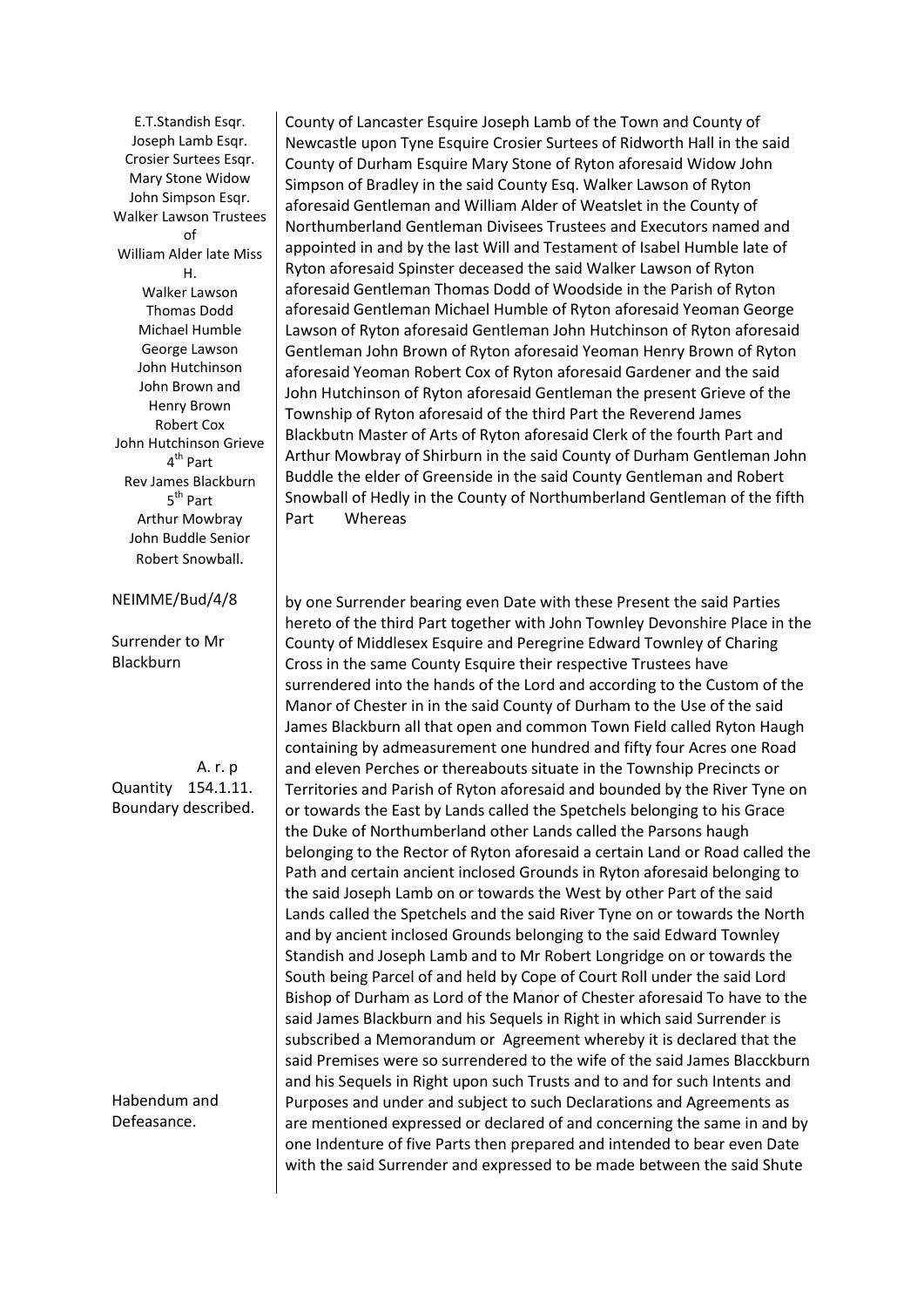Lord Bishop of Durham of the first Part the said Robert Thorp of the second Part the said Edward Townley Standish Joseph Lamb Crosier Surtees Mary Stowe John Simpson Walker and William Alder Walker Lawson Thomas Dodd Michael Humble George Lawson

#### NEIMME/Bud/4/9

Specific Shares A r p The Rector 1.3.0 E.T. Standish 71.3.25½ Joseph Lamb 37.0.15½ Cro. Surtees 6. 0.10 Mary Stowe 6.0.30 Jn. Simpson 2. 0. 20½ Lawson /Alder 5.2.3 W. Lawson 6. 0.31 Thos. Dodd 5. 1. 4½ M. Humble 3. 1.30 G. Lawson 2. 2. 2 J. Hutchinson 2.0.5 Messrs Brown 1.3.30 R. Cox -. 2. 3 Grieve 1. 0. 7 Waste 1.30 154.0. 7

NEIMME/Bud/4/10

No. of Stints

The Rector ………… 4 E.T.Standish ………75 Jos. Lamb ……… 86¼ Crozier Surtees 23 Mary Stowe ….. 11¾ John Simpson .. 3¼ John Hutchinson John Brown and Henry Brown Robert Cox and John Hutchinson as Grieve of Ryton aforesaid of the third Part the said James Blackburn of the fourth Part and the said Arthur Mowbray john Buddle and Robert Snowball of the fifth Part ( meaning and intending this present Indenture) and whereas the whole of the common Town Field called Ryton Haugh is not comprised in the said Surrender but a small Part thereof containing together One Acre and three Roods belongs to the Rector of the Parish Church of Ryton for the Time being and is of Freehold Tenure and Whereas the said open and common Town Field has for many Years past during Part of each and every Year (to wit) from the fifth Day of April to the Time of Cutting and taking off the Corn or Grain which may yearly grow thereon been held and enjoyed by the respective Owners or Proprietors in the several distinct and specific Parts or Shares hereinafter mentioned that is to say ) the said One Acre and three Roods by the said Robert Thorpe seventy one Acres three Roods and twenty five Perches and an half by the said Edward Townley Standish thirty seven Acres and fifteen Perches and an Half by the said Joseph Lamb six Acres and ten Perches by the said Crozier Surtees six Acres and thirty Perches by the said Mary Stowe two Acres and twenty Perches and one half by the said John Simpson five Acres two Roods and three Perches by the said Walker Lawson and William Alder six Acres and thirty one Perches by the said Walker Lawson five Acres one Rood and four Perches and an half by the said Thomas Dodd three Acres one Rood and thirty Perches by the said Michael Humble two Acres two Roods and two Perches by the said George Lawson two Acres and five Perches by the said John Hutchinson one Acre three Roods and thirty Perches by the said John Brown and Henry Brown two Roods and three perches by the said Robert Cox one Acre and seven Perches by the said John Hutchinson as Grieve for the tie being of the Township of Ryton aforesaid called the Bull Meadows and about one Rood and thirty Perches of Waste or common Land and

the said open and common Town Field has during the Remainder of each and every of the said years been held and enjoyed by the said several Owners or Proprietors as Tenants in Common and by them accordingly stinted agisted or depastured with Cattle in the Number or Stints herein after mentioned ( that is to say ) four Stints by the said Robert Thorp as Rector of Ryton aforesaid seventy five Stints by the said Edward Townley Standish eighty six and one Quarter Stints by the said Joseph Lamb twenty three Stints by the said Crozier Surtees eleven and three Quarters Stints by the said Mary Stowe three and one quarter Stints by the said John Simpson twenty two and one quarter Stints by the said Walker Lawson and William Alder as Divisees [?]of the said Isabel Humble eleven Stints by the said Walker Lawson eleven and one quarter Stints by the said Thomas Dodd twelve Stints by the said Michael Humble four and one quarter Stints by the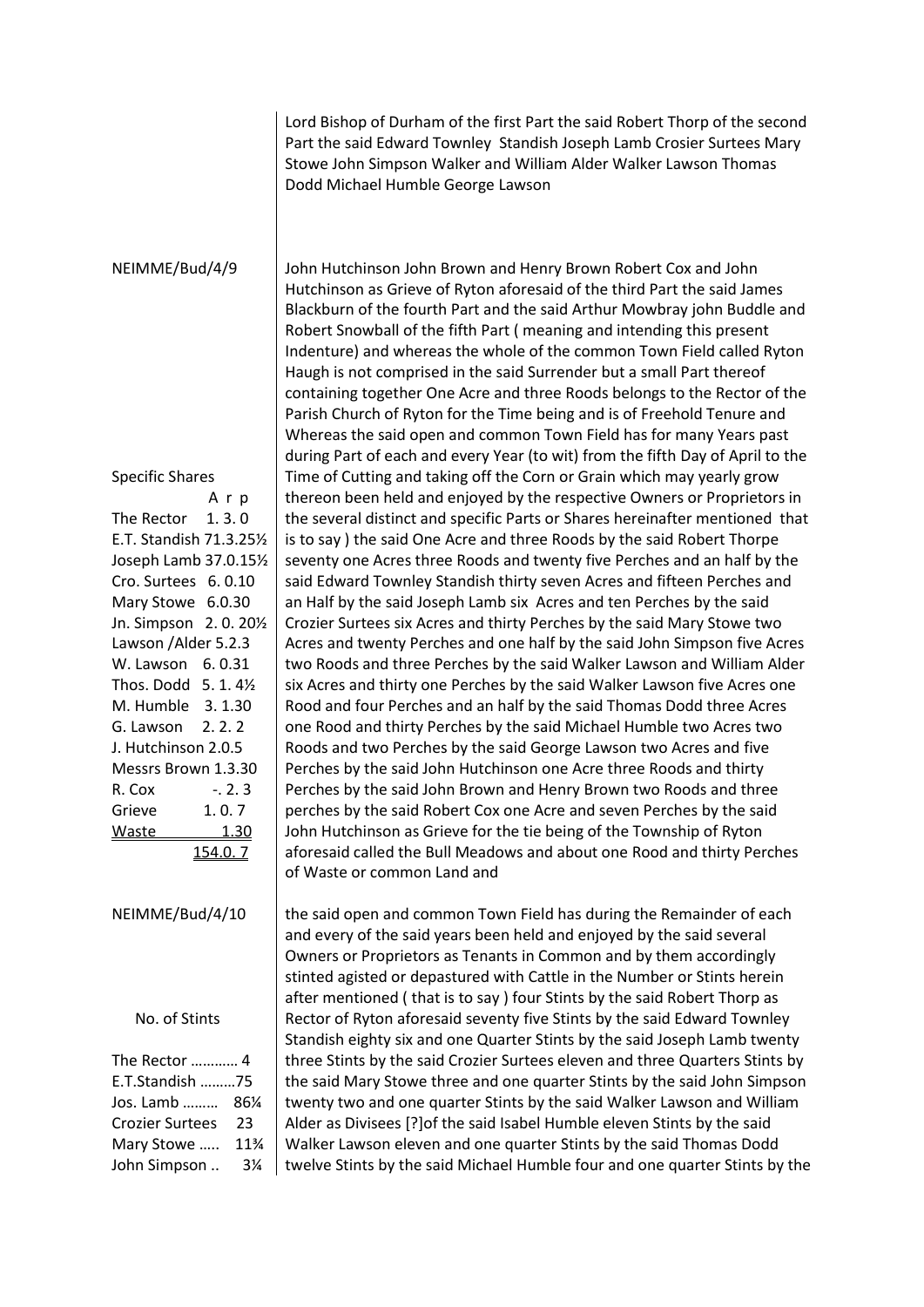| Lawson/Alder         | $22\%$         |
|----------------------|----------------|
| <b>Walter Lawson</b> | 11             |
| <b>Thomas Dodd</b>   | 11¼            |
| Mich. Humble         | 12             |
| Geo. Lawson          | 4¼             |
| Jn. Hutchinson       | 8 <sub>2</sub> |
| The Browns           | 4½             |
| Robert Cox           | 3¼             |
| The Grieve           | 1              |
| Total  281 1/4       |                |

said George Lawson eight and one half Stints by the said John Hutchinson four and one half Stints by the said John Brown and Henry Brown three and one quarter Stints by the said John Simpson three and one quarter Stints by the said Robert Cox and one Stint by the said John Hutchinson as Grieve and the Grieve for the Time being of the said Township of Ryton and to which said several distinct and specific Parts Shares or Quantities and the said several Stints of and in the said open and common Town-Field they the said several Parties hereto of the second and third Parts do hereby respectively admit and acknowledge each of them to be entitled as Owners or Proprietors as aforesaid and the said Shute Lord Bishop of Durham is Lord of the Manor of Chester aforesaid and also the Patron and Ordinary and the said Robert Thorp is the Rector of the Parish and Parish Church of Ryton aforesaid and whereas the Part or Share of each and every of the said several Owners or Proprietors of and in the said open and common Town Field doth not lie altogether in one Plot or Parcel of Ground but is composed of divers small Pieces or Parcels lying dispersedly or intermixed with each other and therefore the said several Shares of the said several Owners or

### NEIMME/Bud/4/11

Proprietors so long as the same remain in their present State & Situation and subject to such Right of Stinting as aforesaid are not so capable of Improvement as they might be if divided laid together and inclosed and such Stinting were discontinued in Consideration whereof they the said Parties hereto of the second and third Parts have mutually proposed and agteed that the said open and common Town Field called Ryton Haugh shall be divided and inclosed and specific Parts thereof set out and allotted to them respectively in Proportion to their respective Shares and Interests therein and in Manner hereinafter expressed and that all Right of Stinting in and upon the said open and common Town Field shall cease or be extinguished and for effectuating these Purposes they the said Parties hereto of the third Part together with their respective Trustees have in and by the said recited Surrender conveyed surrendered and assured such Part of the said open & common Town Field as is of Copyhold Tenure to the Use of the said James Blackburn and his Sequels ion Right to the End and Intent that he or they shall or may resurrender the same from and after the Division or Partition thereof to the several Persons and in Manner and subject to the Declarations and Agreements hereinafter mentioned

expressed or declared of or concerning the same and whereas the said Parties hereto of the first, second, and third Parts having nominated and appointed the said Arthur Mowbray John Buddle and Robert Snowball Commissioners for Dividing and Inclosing the said open and common Town Field they the said Arthur Mowbray John Buddle and Robert Snowball have at the Request of the said Parties hereto of the first second and third Parts surveyed the said open and common Townfield called Ryton haugh and are now fully informed and apprised of the respective Situation Quality and Condition and other Value of the present Shares of the said several Owners or Proprietors thereof and the said Shute Lord Bishop of Durham and Robert Thorp being now well satisfied that it will be of great and general Advantage to the said several Owners and Proprietors of the said open and common Town Field that the same shall be forthwith divided and inclosed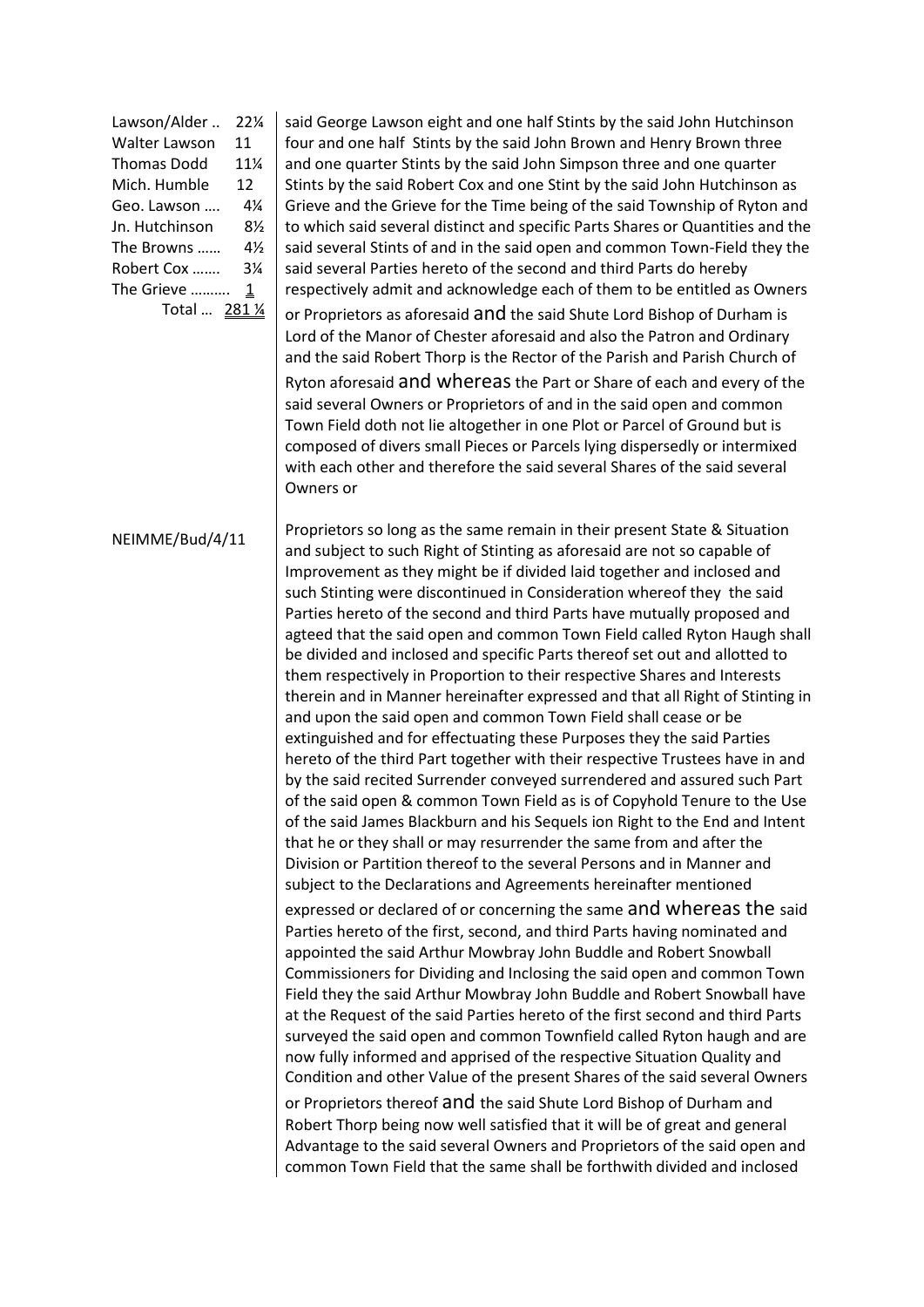and all future Right of Stinting extinguished and being also satisfied that such Division and Inclosure will not in the least prejudice or diminish in Value the respective Rights and Interests of them or their respective Successors in the same Townfield they the said Shute Lord Bishop of Durham and Robert Thorp have agreed to consent to and concur in such Division

#### NEIMME/Bud/4/12

and Inclosure thereof Now this Indenture witnesseth and it is hereby agreed and declared by and between the said Parties to these Present that it shall and may be lawful to and for the said Arthur Mowbray John Buddle and Robert Snowball or the Commissioners or Commissioner to be appointed as hereinafter mentioned or the major Part of them for the Time being and he and they are hereby authorised instructed and required on or before the fifth Day of April now next ensuing or as soon afterwards as conveniently may be to set out divide and allot the whole of the said open and common Townfield called Ryton haugh by proper Stakes Meetes and Land Marks unto and amongst the said Parties hereto of the second and third Parts or the respective Persons who shall for the Time being be entitled thereto in such Quantities Parts Shares and Proportions and in such Places there as such Commissioners or the major Part of them for the Time being shall adjudge and determine to be equal in Value to and a just Recompense and Satisfaction for the said respective Parcels of Land of them the said Owners or Proprietors in the said open and common Townfield and for the Number or Stints or Cattlegates to which they are respectively entitled as aforesaid Provided always and the said Commissioners are hereby directed in making the said Division and Allotment of the Lands and Grounds hereby intended to be divided and inclosed to have due Regard to the Quality and Situation as well as the Quantity of the Lands so to be divided and inclosed and also to the Convenience of the several Parties concerned so as to lay the several Allotments as commodiously to every of them as the general Partition and Exchange of Property will in the Judgment of the said Commissioners admit of without Preference or Partiality of or to any of the Parties or Persons interested in the said Division and Inclosure of the said open and common Townfield provided nevertheless and it is hereby agreed and declared that the said Commissioners shall and they are hereby directed and required in Making the said Division and Allotment to set out and allot unto the said Crosier Surtees the whole of his Allotment or Share of the said open or common Townfield in one entire Plot in or near adjoining to his present largest Plot or Parcel of the same Field adjoining to the River Tyne and to the said Lands called the Spetchels belonging to the said Duke of Northumberland and it is hereby further agreed and declared by and between the said Parties to these Present that

# NEIMMNE/Bud/4/13

when and as soon as the said Arthur Mowbray John Buddle and Robert Snowball or the Commissioners or Commissioner to be appointed as hereinafter is mentioned or the major Part of them for the Time being shall have divided the said open and common Townfield in pursuance of the Powers and Authorities herein before contained it shall and may be lawful to and for them the said Arthur Mowbray John Buddle and Robert Snowball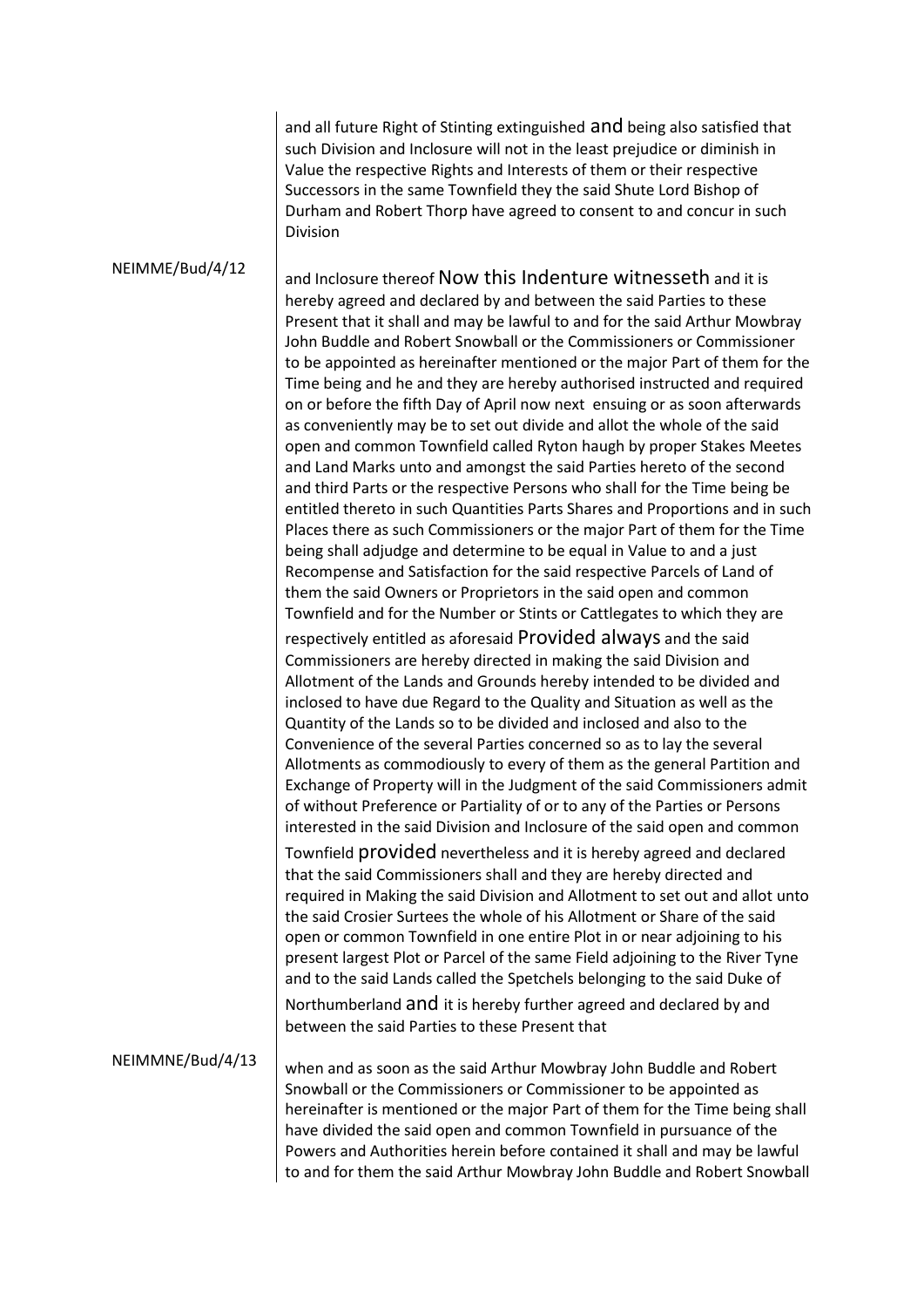or the said last mentioned Commissioners or Commissioner or the major Part of them and he and they is and are hereby authorised and directed to form and draw up an Award or Instrument in Writing which shall express and specify the Quantity ( in Statute Measure ) of the Acres Roods and Perches allotted to each and every of them the said Parties hereto of the second and third Parts or the respective Persons for the Time being entitled hereto and shall contain a Description of the Situation and Boundaries of each and every Part Parcel and Allotment respectively and it is hereby also agreed and declared that it shall and may be lawful to and for them the said Arthur Mowbray John Buddle and Robert Snowball or the Commissioners or Commissioner to be appointed as hereinafter mentioned or the major Part of them for the Time being in and by the said Award to give such Orders and Directions for Hedging Fencing and Ditching the Boundaries of the respective Allotments respectively and for the Making and Forming such Ponds Watering Places and Water Courses and for Making Scouring Maintaining and Keeping in Condition such Hedges Fences Ditches and Drains and also to appoint set out and describe all such private Roads and Ways to be made in over and within the said open and common Townfield and also to give such Orders and Directions for or concerning the laying out making repairing maintaining cleansing and keeping in Repair of all the private Roads Ways Passages Gates Stiles Drains Sewers Ponds Watering Places and Water Courses in over and through the same and also such Orders and Directions for Wearing and Guarding at any Time or Times within the Space of two Years next after the Date and Execution of the said Commissioners Award from and against the Floods and Tides of the River Tyne such Part of the said open and common Townfield called Ryton Haugh as adjoined or is contiguous to the said River and from and against all Damage and Prejudice which such Lands so adjoining the said River are liable to sustain by Reason of the overflowing of the said River and the Rapidity of the Current thereof and further to make give ordain and prescribe such other Rules Orders Regulations Matters and Things as to them the

#### NEIMME/Bud/4/14

said Arthur Mowbray John Buddle and Robert Snowball or the Commissioners or Commissioner to be appointed as hereinafter mentioned or the major Part of them for the Time being shall seem necessary or proper to be inserted in such Award which said Award shall be fairly ingrossed or written on Parchment and signed and sealed by the said Arthur Mowbray John Buddle and Robert Snowball or such Commissioners or Commissioner or the major Part of them for the Time being and these Present and also the said Award shall within six Calendar Months next after the Date of the said Award be respectively deposited and inrolled in the Office of the Clerk of the Halmot Court of the Bishop of Durham in the Exchequer of Durham and it is hereby further agreed and directed that from and after the said Division shall be made the said Arthur Mowbray John Buddle and Robert Snowball or the Commissioners or Commissioner to be appointed as hereinafter mentioned or the major Part of them for the Time being shall make or cause or procure to be made a new Survey and Plan of the said open and common Townfield and shall sign the said Survey and Plan and shall annex the same to said Award and on which Survey and Plan the said Allotment Private Roads Ways Passages Ponds Watering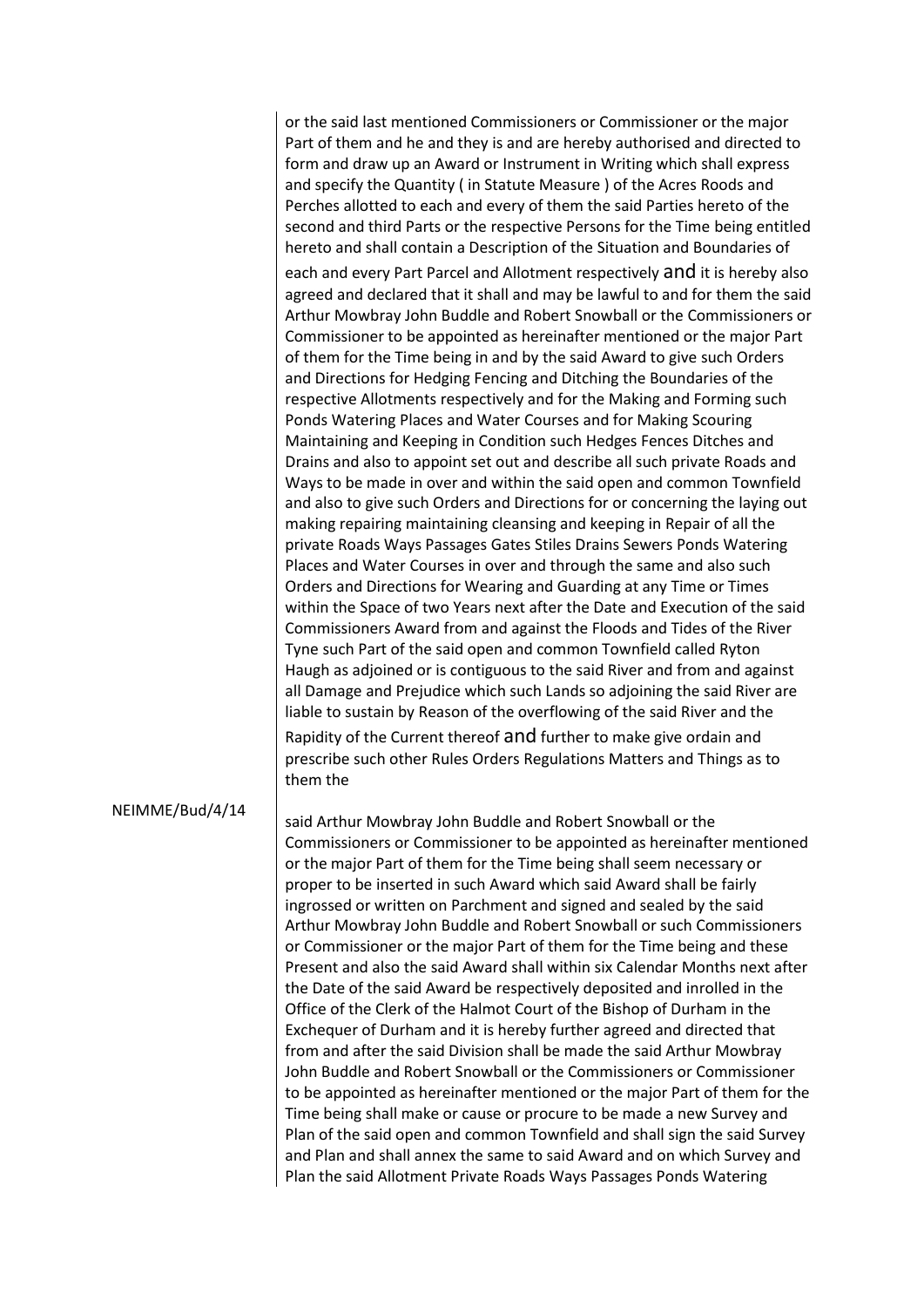Places and Water Courses and other Matters and Things which they shall think proper to be described thereon pursuant to the Directions hereinbefore contained shall be fairly delineated marked out and expressed and it is hereby agreed by and between the said Parties hereto of the second and third Parts and particularly each of them for him and herself his and her respective Heirs and Executors and Administrators doth covenant promise and agree to and with the others of them respectively their respective Heirs and Assigns by these Presents in Manner following ( that is to say ) that the several Lands and Grounds to be set out and allotted as aforesaid unto and amongst them the said Parties hereto of the second and third Parts respectively or the respective Persons who shall for the Time being be entitled to the same shall be and they do hereby agree to accept the same in full Satisfaction and Compensation or in Lieu and Exchange of and for the several detached Pieces or Parcels Estates Stints of Cattlegates and Interests in which at or immediately before the Execution of these Presents they respectively were entitled of and into or upon the same open or common Town Field and further that each of the said Parties hereto of the second and third Parts and that Heirs of each of them shall and will observe perform fulfil and keep all such Orders and Directions concerning the Hedges Fences Ditches Drains Private Roads Ways Passages Gates

#### NEIMME/Bud/4/15

Stiles Sewers Ponds Watering Places and Water Courses and the Defending the said open and common Townfield from the Overflowing of the said River within the space of two Years as aforesaid and all such other Orders Rules Regulations Matters and Things as the sais Arthur Mowbray John Buddle and Robert Snowball or the Commissioners or Commissioner to be appointed as hereinafter mentioned or the major Part of them for the Time being shall in and by their said Award order direct appoint or prescribe in Pursuance of the Powers or Authorities hereby in them vested or to be vested as aforesaid Provided always and it is hereby agreed and declared that if any of them the said Arthur Mowbray John Buddle and Robert Snowball shall before the Execution of and Performance of the Powers and Authorities hereby vested in them as aforesaid either die or refuse or neglect to act it shall and may be lawful to and for the surviving or remaining Commissioners or Commissioner and he and they are hereby authorised and required from Time to Time by Writing under their respective Hands and Seals or Hand and Seal within one Calendar Month next after such Death Neglect or Refusal to appoint another Commissioner or Commissioners not interested in the said Division in the Place of the Commissioner or Commissioners so dying neglecting or refusing to act as aforesaid and that every such Commissioner so to be appointed shall have the like Powers and Authorities to all Intents and Purposes whatsoever as were vested in the Commissioner or Commissioners so dying neglecting or refusing to act as aforesaid at the Time of such Death Neglect or Refusal and it is hereby agreed and declared by and between the said Parties to these Presents that the Costs Charges and Expenses of the Admittances and Surrender of the said Edward Townley Standish and of his Trustees customary and necessary in Order to enable them to surrender their respective Estates and Interests of and in the said open and common Townfield to the said James Blackburn and his Heirs for the Purposes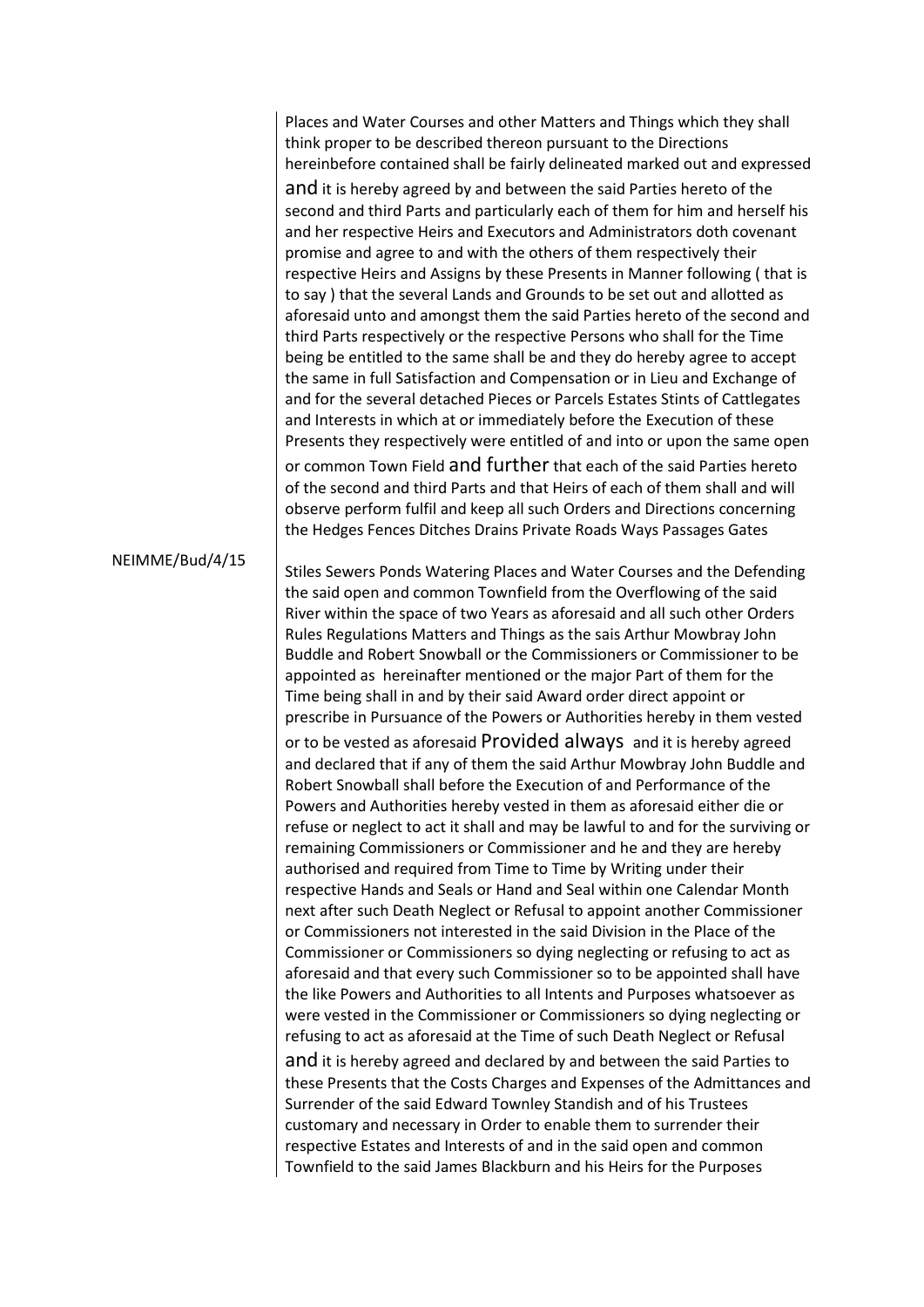aforesaid shall be born and paid by the said Edward Townley Standish and that the Costs Charges and Expenses of the Admittances and Surrender of the said Joseph Lamb and of his Trustees customary and necessary in Order to enable them to surrender their respective Estates and Interests of and in the said open and common Townfield to the said James Blackburn and his Heirs for the Purposes aforesaid shall be born and paid by the said Joseph Lamb etc etc.

N.B. Similar Clauses for every Proprietor.

NEIMME/Bud/4/16 And it is hereby further agreed and declared by and between the said Parties hereto that the Costs Charges and Expenses of Making Preparing and executing these Presents and of Inrolling the same as aforesaid and of the said Arthur Mowbray John Buddle and Robert Snowball or of the said Commissioners for the Time being already incurred or to be incurred in the Surveying Planning Measuring Valuing Laying out and Dividing of the said open and common Townfield and of Wearing and Guarding the same against the Overflowing of the River Tyne and of Making Preparing and Inrolling the Award heretofore directed to be made as aforesaid and for all other Matters and Things incident to or attending or necessary for the perfecting and completing of the said intended Partition or Division of the said open and common Townfield shall be born and paid by the said Parties hereto of the second and third Parts in Proportion and according to the Value of the respective Allotments to be made to them respectively by the said Arthur Mowbray John Buddle and Robert Snowball or the Commissioners or Commissioner to be appointed as heretofore mentioned or the major Part of them for the Time being in and by their said Award as aforesaid such Proportion to be settled and ascertained by such Commissioners or the major Part of them by a Rate or Assessment to be made and signed by them Provided always and it is hereby mutually agreed and declared by and between the said Parties hereto of the third Part that from and after the Making and Executing of the said Award when and so often as the said River Tyne shall overflow that Part of the said open and common Town Field called Ryton haugh adjoining the said River in such case the Person or Persons to whom the Lands so overflowed by the said River shall by the said Award be allotted shall have full and free Liberty and Power to enter upon any other Part of the same said Town Field and to remove his or their Cattle or Stock thereto until such Overflowing of the said River shall cease or subside or until such Cattle or Stock can be conveniently removed or taken away by the Owner or Owners thereof or his her or their Servants so as in the Exercise of such Liberty or Power as little Injury or Damage as may be shall be done or committed in or to the Lands to or upon which such Cattle or Stock shall be so removed during such Inundation Provided also and it is hereby further agreed and declared by and between the said Parties hereto of the third Part that the Owners and Occupiers of Fisheries in the River Tyne adjoining the said open and common Town Field called Ryton haugh shall from Time to Time and at all Times from and after the Making and executing of the said Award have and enjoy all their ancient and accustomed Rights

NEIMME/Bud/4/17

Privileges and Liberties in and upon the Banks of the same Town Field in the same Manner as such Owners and Occupiers of such Fisheries have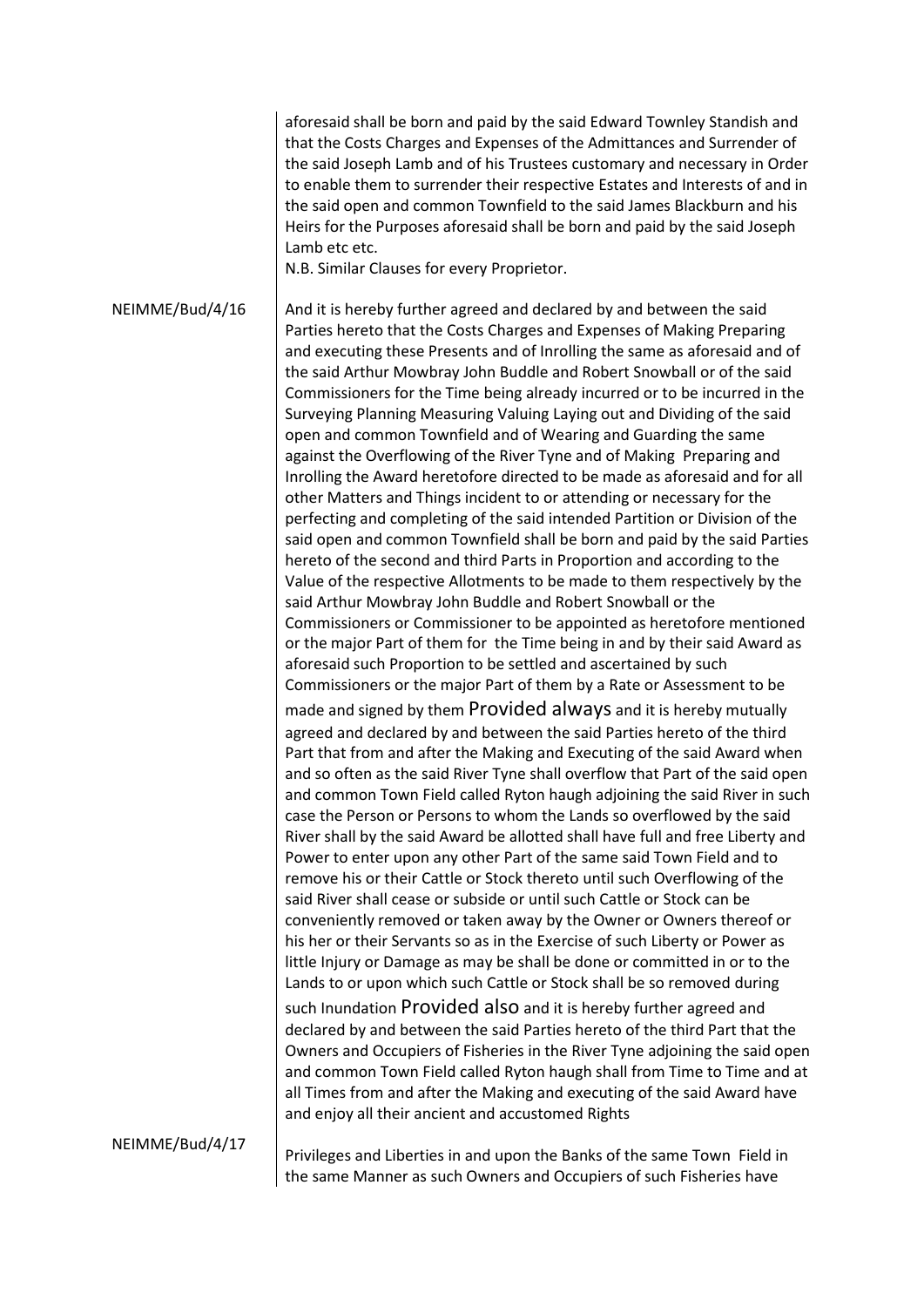heretofore had held and enjoyed the same such Owners or Occupiers doing or committing in the Exercise of such rights Privileges and Liberties as little Damage or Prejudice in or to the Corn Grass and herbage growing or being in or upon the said open and common Townfield as the Nature of the Case will admit and making a reasonable Satisfaction to the Owner or Proprietor of such Part of the said open and common Town field in which any Damage or Prejudice shall be done or committed as last mentioned such Satisfaction to be ascertained and determined by two indifferent Persons (one to be chosen by the Party injured and the other by the Party doing or committing such Damage or Prejudice ) if they the same Parties shall differ about the

same and it is hereby further mutually covenanted agreed and declared by and between the said Parties hereto of the first second and third Parts that they the same Parties hereto shall and will use their best Endeavours to obtain as soon as the same can be done either an Act of Parliament or a Decree of the Court of chancery of Durham or some other court of competent Jurisdiction to establish and confirm the said Partition or Division of the said open and common Town Field called Ryton Haugh and the Award hereby directed to be made and executed as aforesaid and that the Costs Charges and Expenses attending the obtaining or soliciting for the said Act of Parliament or attending the Proceedings to obtain said Decree (as the Case shall happen) shall be born and paid by the said Parties hereto of the second and third Parts in Proportion and according to the Value of the respective Allotments to be made to them respectively by the said intended Award and to be settled and ascertained by the said Commissioners or the major Part of them in and by a Rate or Assessment to

be for that Purpose made and signed by them and the said Robert Thorp for himself his Heirs Executors and Administrators doth hereby cocvenant promise and agree to and with the said Parties hereto of the third Part that the said Robert Thorp shall and will at any Time from and after the making and executing of the said Award and before the said Act of Parliament or Decree shall be obtained convey and assure in a legal and effectual Manner unto the Person or Persons to whom the said one Acre and three Roods belonging to him the said Robert Thorp and Parcel of the said open and common Town Field as aforesaid shall by the said Award be allotted All the Estate and Interest of him the said Robert Thorp of and in the same open and common Town Field to the Intent that the said One Acre and three Roods may be held and enjoyed by the Person or Persons to whom the same shall be awarded freed and

### NEIMME/Bud/4/18

Discharged of and from all claims and Demands of him the said Robert Thorp thereto and this Indenture also witnesseth and it is hereby covenanted agreed and declared by and between the said Parties to these Presents that the said James Blackburn his Heirs and Sequels in Right shall from and immediately after the said Award shall be made and executed as hereinbefore mentioned stand and be seized of and in the said Premises comprised and described in the said recited Surrender In Trust to surrender convey and assure the Lands and Grounds which by the said Award shall be set out and allotted to the said Robert Thorp and to each of the said Parties hereto of the third Part or the Persons for the Time being entitled to such Lands and Grounds to the Use of such and the same Persons and to for and upon such and the same Trusts Estates and Interests and under and subject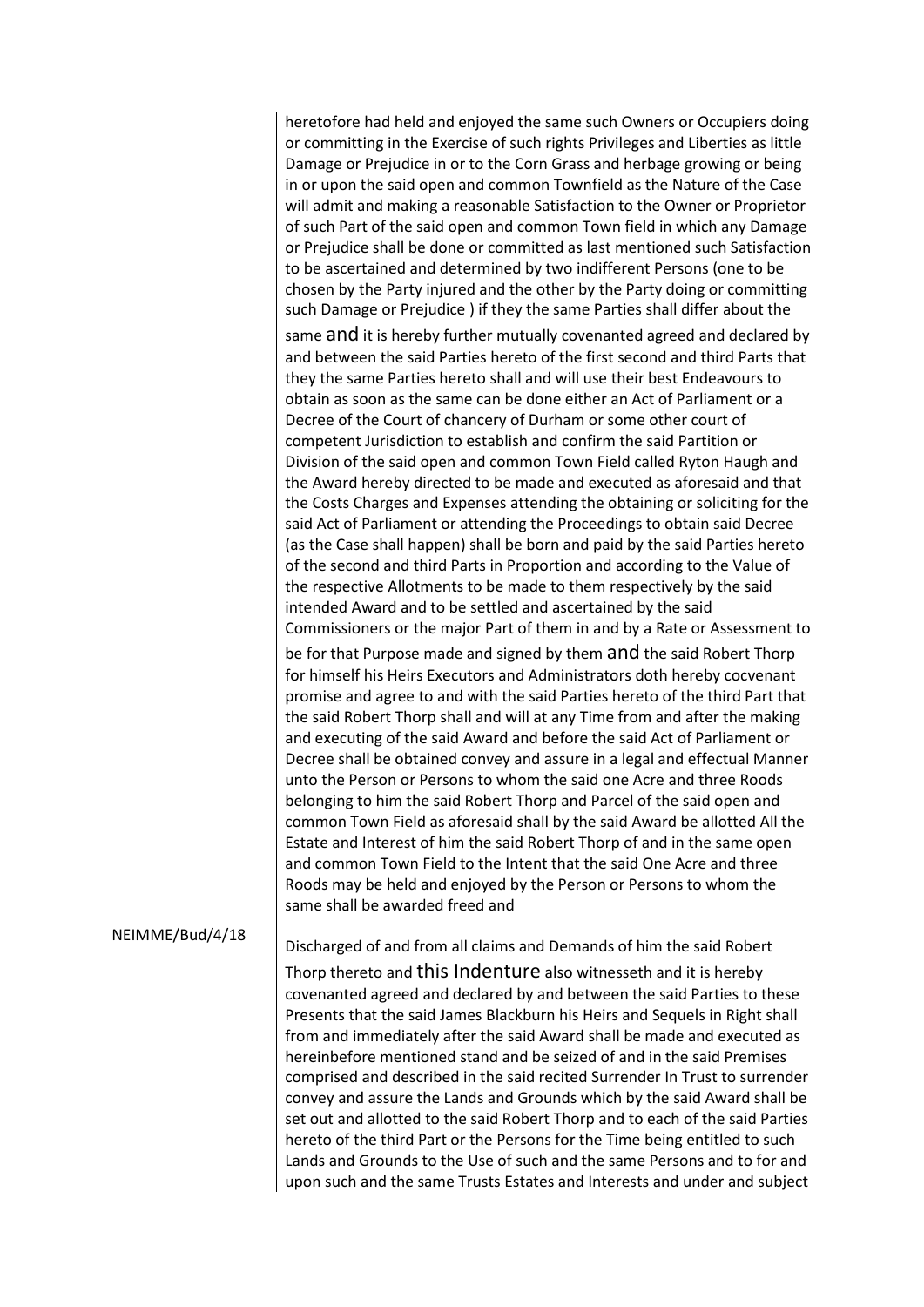|                 | to and charged and chargeable with such and the same Powers Provisos<br>Limitations Declarations and Agreements and to the same Debts and other<br>charges and Incumbrances Rents Reservations and Services as the<br>respective Lands and Hereditaments in Respect whereof such respective<br>Allotments shall be made as last mentioned stood settled conveyed limited<br>or assured unto for and upon or were charged or affected with or subject or<br>liable to at or immediately before the Execution of these Presents or In<br>Lieu of or in Exchange for the same respective Lands and                                |
|-----------------|--------------------------------------------------------------------------------------------------------------------------------------------------------------------------------------------------------------------------------------------------------------------------------------------------------------------------------------------------------------------------------------------------------------------------------------------------------------------------------------------------------------------------------------------------------------------------------------------------------------------------------|
|                 | Hereditaments and it is hereby further covenanted agreed and declared by<br>and between the said Parties to these Presents that in the meantime and<br>until the said Award shall be made and executed as aforesaid the said<br>James Blackburn his Heirs Sequels in right and Assigns shall (subject and<br>without Prejudice to the Powers and Authorities hereby given to the said<br>Commissioners as aforesaid) stand and be seizes of the said Premises<br>comprised in the said recited Surrender In Trust for such and the same                                                                                        |
|                 | Persons and to and for such and the same Estates and Interests and in the<br>same Proportion and Manner and under and subject to and charged and<br>chargeable with such and the same Powers Provisos Limitations<br>Declarations and Agreements Debts, Charges and Incumbrances Rents<br>Reservations and Services as the same Premises do now stand settled<br>conveyed limited or assured unto for and upon or are charged or affected                                                                                                                                                                                      |
|                 | with or subject or liable to provided always and it is hereby agreed and<br>declared by and between the said Parties hereto that neither these<br>Presents nor the said Partition or Division hereby directed to be made of<br>the said open and common Town Field shall prejudice defeat lessen or<br>affect the Right Title or Interest of the said Shute Lord Bishop of Durham<br>and his Successors in or to the Mines or Quarries within or under the said<br>open and common Town Field                                                                                                                                  |
| NEIMME/Bud/4/19 | Or any Part thereof or any other of his or their manorial Rights and<br>Interests therein but that he the said Shute Lord Bishop of Durham and his<br>Successors or his or their Lessees shall and may open win and work the said<br>Mines and Quarries and have and enjoy all Ways Liberties Powers and<br>Privileges respecting the same all other his or their Rights and Interests in<br>or to the said open and common town Field in as full ample and beneficial<br>Manner as if these Presents and the said Partition or Division had not been                                                                          |
|                 | made and executed provided also and it is hereby further agreed and<br>declared by and between the said Parties hereto that neither these<br>Presents nor the said Partition or Division shall prejudice defeat or lessen or<br>be deemed or construed to prejudice defeat or lessen the Right Title or<br>Interest of the said Rector of the said Parish Church of Ryton and his<br>Successors in or to any rectorial pridial or mixed Tithes arising or renewing<br>out of or within the said open and common Town Field or any part thereof<br>but that the said Rector and his Successors shall have the same Right to and |
|                 | may receive all such tithes in as full ample and beneficial Manner to all<br>Intents and Purposes as if these Presents or the said Partition or Division<br>had not been made and executed and the said Parties hereto of the second<br>and third Parts separately and apart each for him and herself and his and<br>her respective Heirs Executors and Administrators and not jointly or the<br>one for the others or other of them nor for the Heirs Executors or                                                                                                                                                            |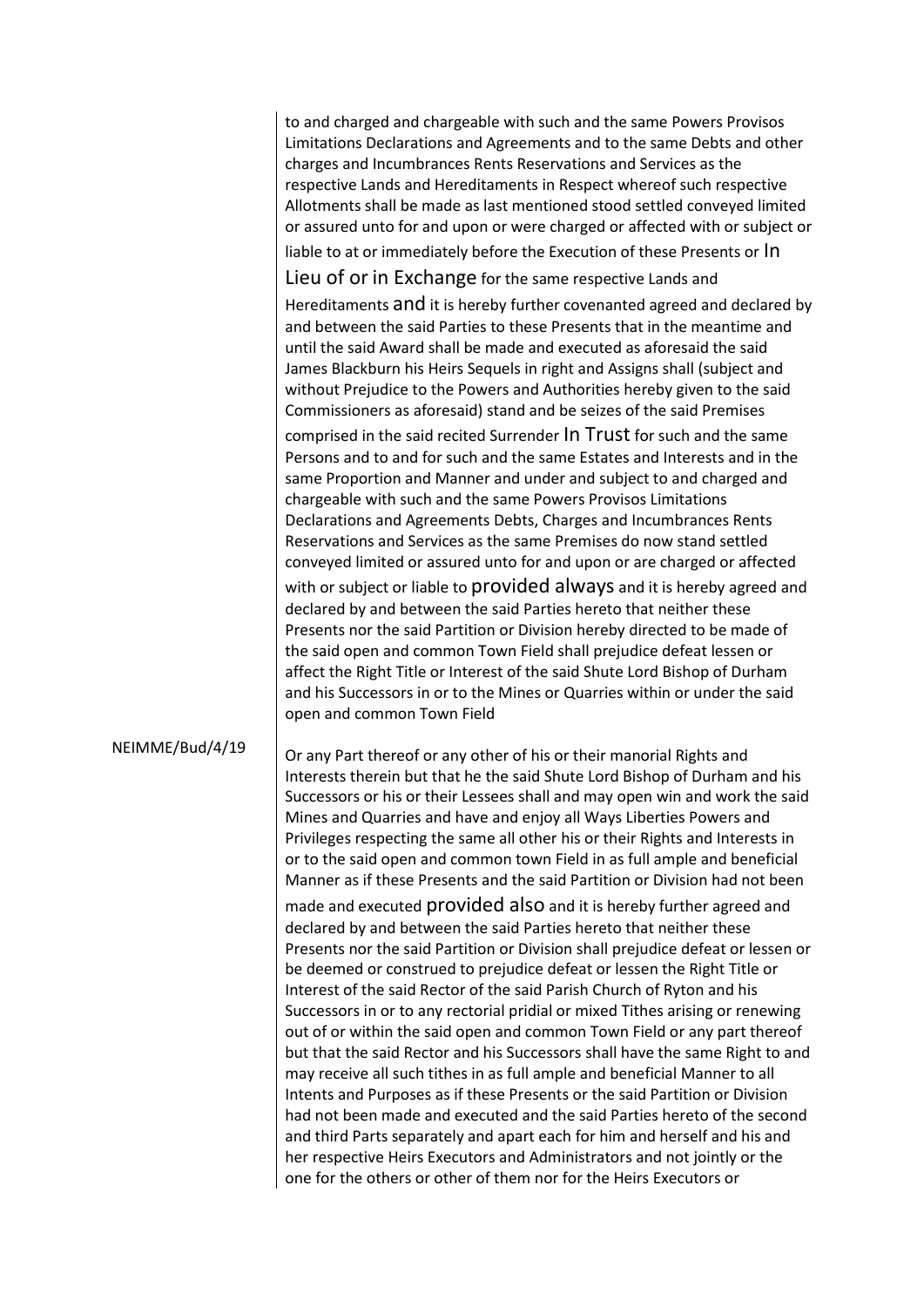Administrators or Acts of the others or other of them but each of them for his and her own Acts only do covenant promise and agree to and with the said Arthur Mowbray John Buddle and Robert Snowball their Heirs and Assigns by these Presents in Manner following ( that is to say) that from and immediately after the Making Executing and Perfecting of the said Partition or Division as before mentioned the Lands and Grounds which shall be allotted as and for the specific Part or Share of each of them the said Parties hereto of the second and third Parts with the Appurtenances shall or lawfully may from Time to Time and at all times hereafter remain continue and be to for and upon and under and subject to the several Trusts Estates and Interests herein before mentioned or referred to concerning the same and in Manner and Form aforesaid according to the true Intent and Meaning of these Presents and shall and may be peaceably and quietly had held and enjoyed without any lawful Suit Denial Eviction Interruption Disturbance Claim or Demand whatsoever of from or by the other of the said Parties respectively or their respective Heirs

NEIMME/Bud/4/20

Or by any Person or Persons lawfully claiming or to claim by from or under or in Trust for the other of the same Parties respectively or their respective heirs and free and clear or freely and clearly acquitted exonerated and discharged or otherwise by the other of the same Parties respectively their respective Heirs Executors or Administrators well and sufficiently saved defended kept harmless and indemnified of from and against all former and other Gifts Grants Bargains Sales Leases Mortgages Estates Trusts Wills Entails Titles Charges and Incumbrances whatsoever had made done committed or suffered or to be had made done committed or suffered by the other of the same Parties respectively or their respective Heirs or by any Person or Persons lawfully claiming or to claim by from or under or in Trust for them respectively and further that they the said Parties hereto of the second and third Parts respectively and their respective Heirs and all and every Person or Persons having or lawfully claiming or who shall or may have or lawfully claim any Estate Right title Trust Interest or Incumbrance either at Law or in Equity of in to or out of the said open and common Town Field or any Part thereof by from or under or in Trust for them respectively shall and will from Time to Time and at all Times from and after the Making executing and perfecting of the said Partition or Division and of the said Award upon every reasonable Request of the said Arthur Mowbray John Buddle and Robert Snowball or of the Commissioners or Commissioner for the Time being appointed as hereinbefore mentioned make do acknowledge levy suffer and execute or cause or procure to be made done acknowledged levied suffered and executed all such further and other lawful and reasonable Acts, Deeds, Conveyances and Assurances in the Law whatsoever for the further better more perfect and absolute conveying assuring and confirming of the several specific Shares which in and by the said Award shall be allotted to each of the said Parties hereto of the second and third Parts with the Appurtenances to for and upon and under and subject to the several Trusts Estates and Interests hereinbefore mentioned or referred to concerning the same respectively and in Manner and Form aforesaid according to the true Intent and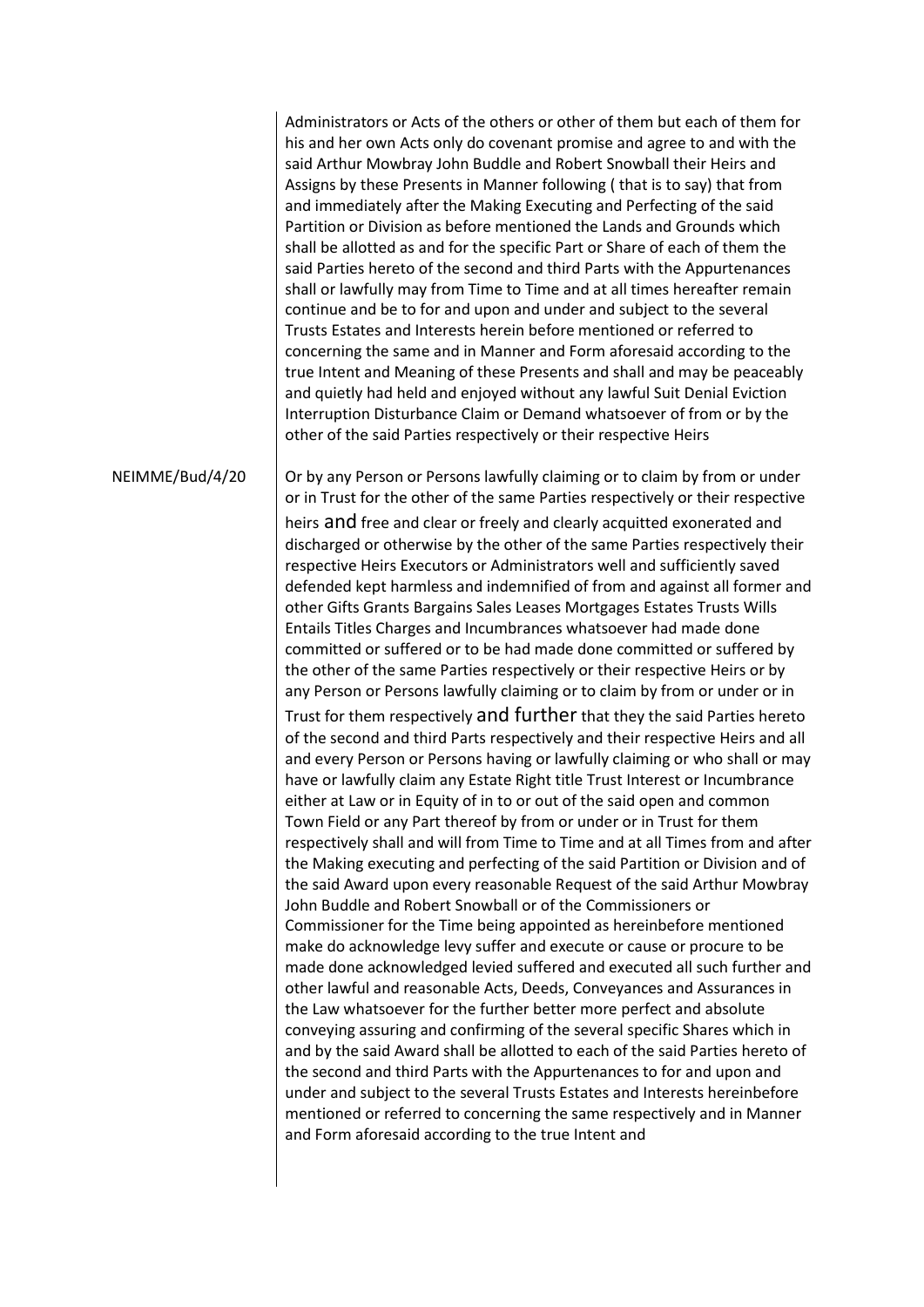NEIMME/Bud/4/21 Meaning of these Presents as by the said Arthur Mowbray John Buddle and Robert Snowball or such Commissioners or Commissioner or their or any of their Counsel learned in the Law shall be reasonably advised or devised and required so as no such further Assurance contain any further or other Warranty or Covenant than against the Person or Persons who shall be requested to make the same his her or their respective Heirs Executors or Administrators and as the Party or Parties who shall be requested to make such further Assurances being not compelled or compellable for the making or performing thereof to go or travel from his her or their then respective Dwellings of Places of abode In Witness whereof the said Parties to these Presents have hereunto set their Hands and Seals the Day and Year first within written.

# NEIMME/Bud/4/22

Some Doubts having arisen among the Commissioners respecting the Powers given them by the foregoing Deed; these Doubts were stated to Mr Pearson which, together with his Answers appear below, viz:

1. Do the Clauses inserted in this Deed empower the Commissioners to make Wears, jetties etc.etc. to prevent the future Damage from the River by washing away the Soil of the Banks; or only to prevent the "overflowing" thereof as expressed in the said Deed?

# Answer

In Page 16, the Commissioners are empowered by their Award to give such Orders and Directions as they may think necessary or proper for wearing and guarding at any Time within two Years after the Date and Execution of their Award from and against the Floods and Tides of the River Tyne such Part of the Townfield as adjoins or is contiguous to the River and from and against all Damage and Prejudice which such Lands are liable to sustain by Reason of the Overflowing of the River and the Rapidity of the Current thereof:- These are general Terms and I think authorise the Commissioners to order such Works to be made as may appear necessary to prevent the River whether by Overflowing or Underflowing or by any other Means injuring or endamaging the adjoining Grounds.

2. How are the Commissioners to be indemnified from any Charges that may be brought against them by such Persons as they may employ to execute any of the Works mentioned in the said Deed?

#### Answer.

The Commissioners are indemnified as much as may be in that Mode by the Covenant and Agreement of the Proprietors:- But as the Works upon the River need not be done by the Commissioners themselves nor by Workmen employed by them and whom they might, prima facie,